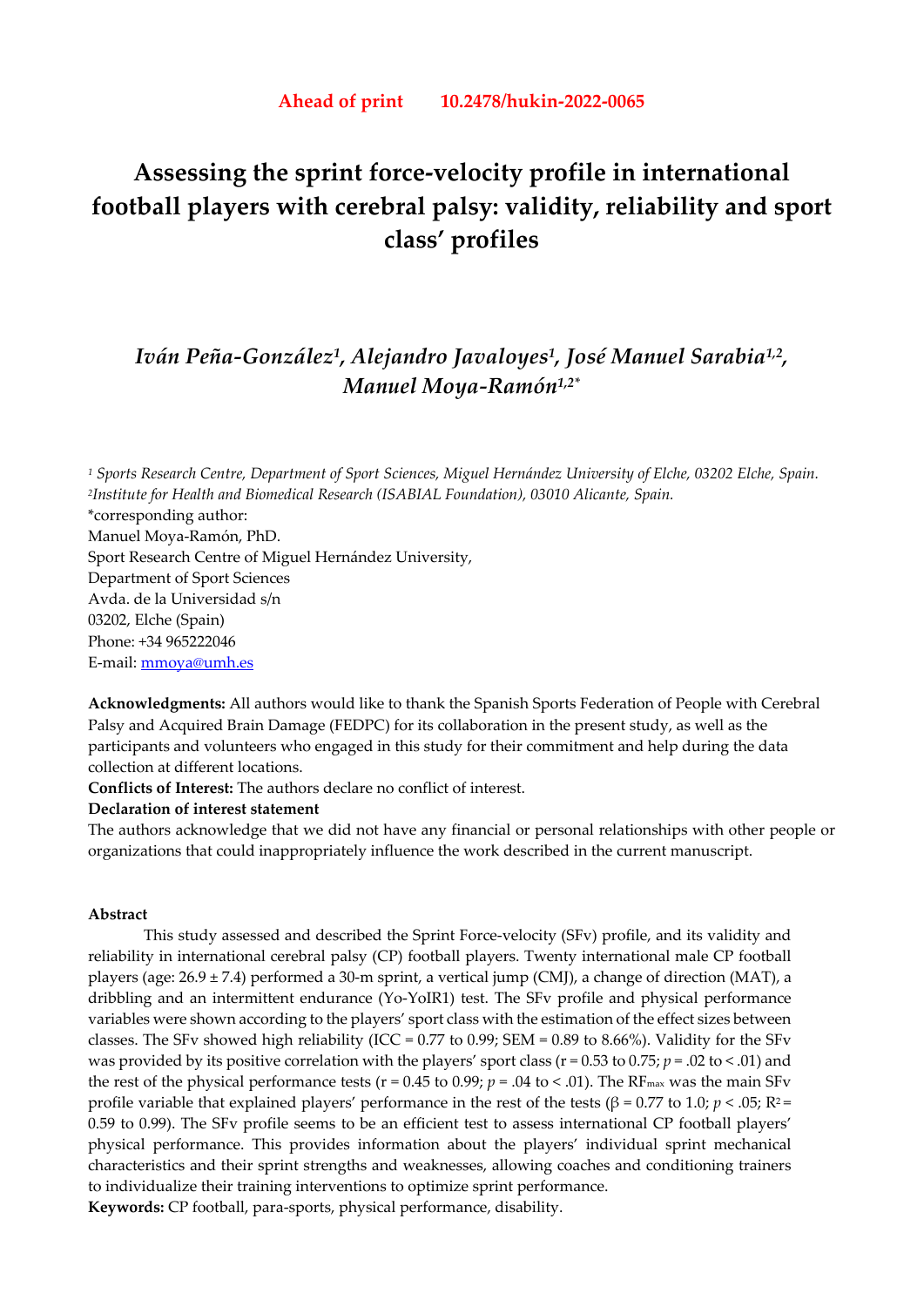#### **Introduction**

Cerebral palsy (CP) football is a 7-a-side football modality played by people with CP or acquired brain injury with a minimum impairment of hypertonia, athetosis or ataxia (International Federation of Cerebral Palsy Football Classification Rulebook). It is played on a 70 x 50 m pitch during two halves of 30 min, and the rest of rules and adaptations are established by the International Federation of Cerebral Palsy Football (IFCPF). Eligible players for CP football are classified into three sport classes according to the severity of their impairment (FT1: severe profile, FT2: moderate profile, and FT3: mild profile).

As in conventional football, CP football is an intermittent sport with high anaerobic metabolism requirements alternated with recovery actions performed at low intensities (Yanci et al., 2016). A high performance in CP football is characterized by short high-intensity actions such as accelerations, linear sprints or jumps, among others, which are frequently the decisive actions in a match (Faude et al., 2012). In the last years, there has been an increase of research about the physical performance characteristics in CP football (Daniel et al., 2020; Peña-González et al., 2020; Reina et al., 2020; Tufekcioglu 2020). The linear sprint (Pastor et al., 2019), the vertical jump (Reina et al., 2018), change of direction (Reina et al., 2016) and dribbling (Reina et al., 2017), are the most commonly assessed abilities to evaluate physical performance in CP football. According to Yanci et al. (2019), CP football players cover an average of 186 m per sprint, while the number of medium and high-intensity accelerations is on average 66 and 4.5, respectively, in those players who play a minimum of 40 min. In addition, some studies have shown the importance of sprint and acceleration performance in CP football players' evaluation, for example, to discriminate between national and international football players (Peña-González et al., 2021). Under this perspective, sprint performance seems to be a discriminant factor to succeed in CP football and it has become a crucial ability to improve by coaches and conditioning trainers in their training programs.

Although the traditional assessment of sprint ability has been carried out by recording the time taken to run a given distance (i.e., 30-m sprint) (Jiménez-Reyes et al., 2020), there is an increasing interest in evaluating the players' force-velocity (Fv) profile to obtain more specific data about players' capability to produce horizontal force during the sprint (Marcote-Pequeño et al., 2019; Samozino et al., 2016). This assessment is based on the inverse and linear relationship between force and velocity (Samozino et al., 2016). The sprint Fv (SFv) profile assessment allows coaches and conditioning trainers to obtain information about the specific components of sprint performance, being able to implement a more specific and individualized training program to improve sprint performance (Morin and Samozino, 2016). The specific characteristics that influence sprint performance are the theoretical maximal capability of a player to produce horizontal force  $(F<sub>0</sub>)$ and velocity (V<sub>0</sub>), the associated maximal power output ( $P_{max}$ ), the slope of the Fv relationship (Fvslope), the theoretical maximal effectiveness of horizontal force application (RFmax), the players' capability to maintain the inevitable decrease in horizontal force production when the velocity increases ( $D_{RF}$ ) and the maximal speed reached (Vmax) (Morin and Samozino, 2016). With this information, coaches and conditioning trainers could analyse the players' specific components of the SFv profiles. It could be useful to determine the players' strengths and weaknesses in sprint performance and to individualize their training programs to be more effective and efficient in the conditioning of players (Morin and Samozino, 2016).

The SFv profile has been reported and characterized with regular football players in several studies (Jiménez-Reyes et al., 2020; Marcote-Pequeño et al., 2019; Mendiguchia et al., 2014). This literature from regular football has reported the correlation between the variables of the SFv profile and other physical performance determinants in football (jumping and sprinting abilities) (Marcote-Pequeño et al., 2019). Moreover, recent research has studied the usefulness of the SFv profile assessment to detect the possible decrease in players' physical performance at the end of the season (Jiménez-Reyes et al., 2020) and to control the "return-to-play" after a hamstring injury (Mendiguchia et al., 2014). However, the SFv profile has been not characterized in CP football, in which the players' disability has an impact mainly on their force production (Cans, 2000). As the main tests used to evaluate physical performance in CP football assess the players' ability to produce high levels of force in a reduced time (force-velocity relationship), the possible correlations between the SFv profile and the rest of physical performance tests could help coaches use a unique test to measure their players' physical performance efficiently. Under this perspective, the assessment of the SFv profile may shed some light on CP football players' sprint characteristics and may help coaches and conditioning trainers detect the specific features (i.e., initial horizontal force or power application in the acceleration phase or the maintenance of the force/power application at high velocities) to improve throughout the training process. Thus, the aims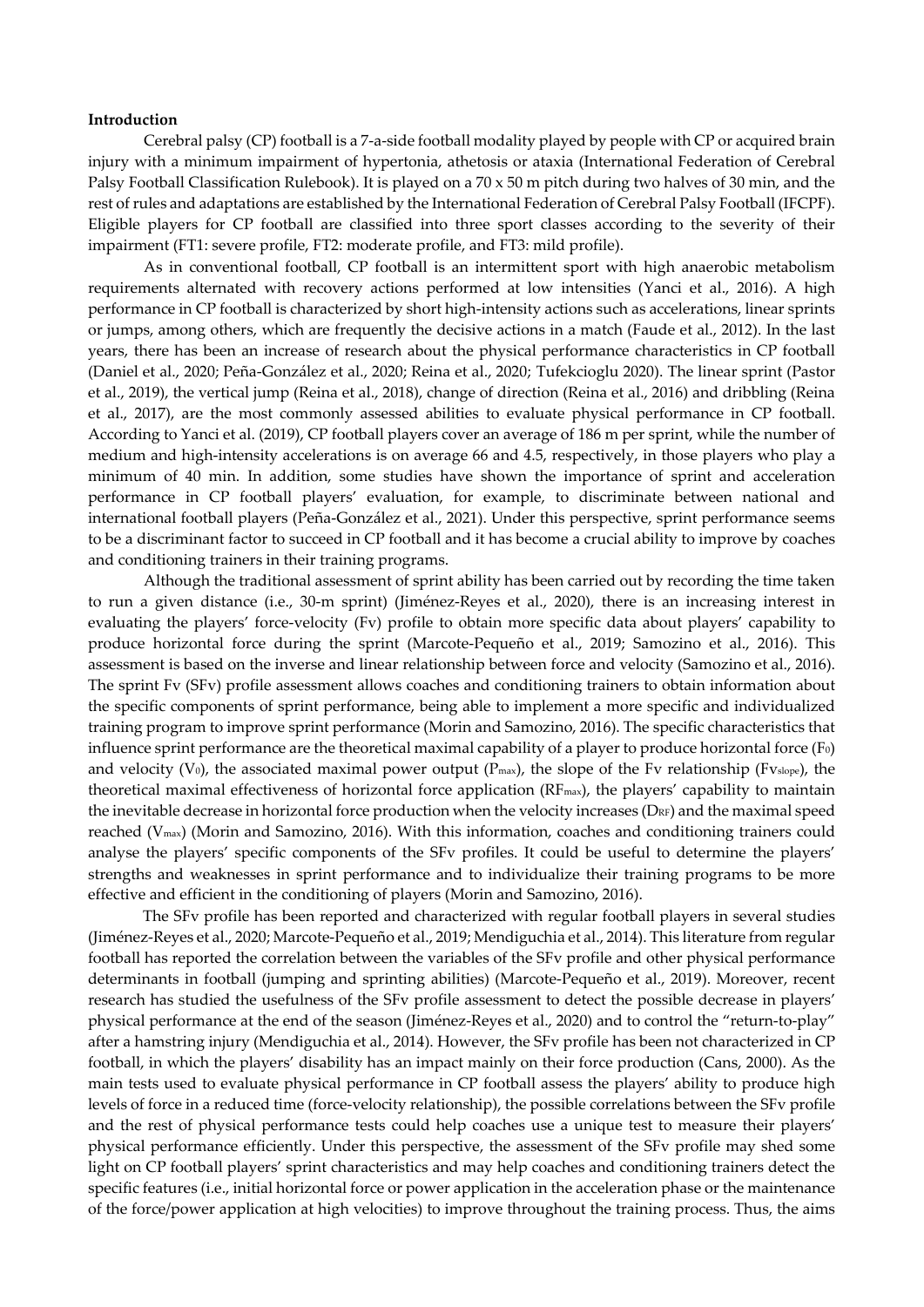of the present study were to assess and describe the SFv profile in international football players with CP, to report the reliability of this test in this population and to show the relationship between the players' SFv profile and their physical performance in the linear sprint, the vertical jump, change of direction ability, dribbling ability and specific endurance.

# **Methods**

# *Participants*

Twenty male international football players (age:  $26.9 \pm 7.4$  years, body mass:  $67.0 \pm 9.1$  kg, body height:  $1.74 \pm 0.07$  cm, BMI:  $22.0 \pm 2.1$  kg·m<sup>-2</sup>) with CP (Bilateral Spasticity = 5; Athetosis/Ataxia = 3; Unilateral Spasticity  $= 12$ ) from the Spanish National Team (world ranked 12<sup>th</sup> of 84 national teams) participated in the study. All players were federated in the Spanish Sports Federation of People with Cerebral Palsy and were free of injury at the moment of the assessment. Each participant was informed about the study procedures and they signed an informed consent form according to the Declaration of Helsinki (2013). The protocol of this study was approved by the ethics committee of the hosting institution.

# *Measures*

For anthropometrical measurements, players' body mass and height were assessed with a digital Body Composition Monitor (Tanita Bc 601 Ltd., India) and with a fixed stadiometer (SECA Ltd., Germany), respectively. The body mass index (BMI) was calculated as *body mass (kg) / (height (m))2*. For the vertical jump assessment, players performed a "free" countermovement jump (CMJ) (Globus Ergotester®, Italia). Since most players were affected in their upper limbs by their disability, they were allowed to perform the CMJ without placing their hands on the hips. A 30-m sprint test with electronic timing and photocells (Witty System, Microgate, Bolzano, Italy) set every 5 m was used to assess the players' time in 30-m linear sprint performance and the players' Fv profile. The variables derived from the SFv profile (F<sub>0</sub>, V<sub>0</sub>, P<sub>max</sub>, F<sub>Vslope</sub>, RF<sub>max</sub>, D<sub>RF</sub> and V<sub>max</sub>) were calculated according to Samozino et al. (2016) with the use of their specific spreadsheet (Samozino et al., 2016). Time in the modified agility test (MAT) (Sassi et al., 2009) was used to assess the players' change of direction ability. For measuring dribbling ability, players performed the MAT protocol while dribbling the ball. The specific procedures used for the MAT and the dribbling test were obtained from Peña-González et al. (2021). Finally, a Yo-Yo IR1 (Bangsbo et al., 2008) test (which is more specific for football) was used to assess players' intermittent endurance.

# *Design and Procedures*

A cross-sectional study was designed to assess and compare the SFv profile (F<sub>0</sub>, V<sub>0</sub>, P<sub>max</sub>, Fv<sub>slope</sub>, RF<sub>max</sub>, D<sub>RF</sub> and V<sub>max</sub>) and other football-specific physical performance characteristics (vertical jump, linear sprint, change of direction ability, specific endurance and dribbling ability) in international football players with CP. All tests were performed on the same day, in the same order, under the same conditions and at least 48 h after players' last training session. The evaluation was performed in a competitive period and all players were familiarized with each test (they had been evaluated with the same tests periodically during the previous year).

After the physical performance tests, players performed a standardized warm-up consisting of 5 min jogging, 3 min dynamic stretching and 3 min high intensity activities including short accelerations, changes of direction and different jumps. Players carried out two attempts of the CMJ with a 2-min rest interval between the subsequent attempts and the best result obtained was recorded for further analysis. The rest of physical tests were performed on a synthetic grass pitch and players wore their usual football boots. Each player performed two attempts of the 30-m sprint test, the MAT and the dribbling test, and the best result of each test was recorded for each player. Players were verbally encouraged throughout the tests and asked to perform at their maximal effort.

#### *Statistical Analyses*

Data normality was assessed by a Shapiro-Wilk test. The intraclass correlation coefficient (ICC) and the standard error of measurement (SEM) were used to report the SFv profile relative and the absolute reliability, respectively, among trials. ICC values were considered as poor to moderate (< 0.75), good (0.75 to 0.90) and excellent (> 0.90) (Portney and Watkins, 2009). The SEM was shown in percentages and it was calculated as: SEM% = (SEM/mean) × 100. The standardized differences or effect sizes (ES) at 95%CI between sport classes were expressed in Cohen's *d* units and they were interpreted as trivial (< 0.19), small (0.20–0.49), moderate (0.50–0.79) and large (> 0.80) (Cohen, 1992). Pearson's correlation coefficients (*r*) were calculated to show the relationship between the SFv profile variables and the players' sport class, body mass, body height,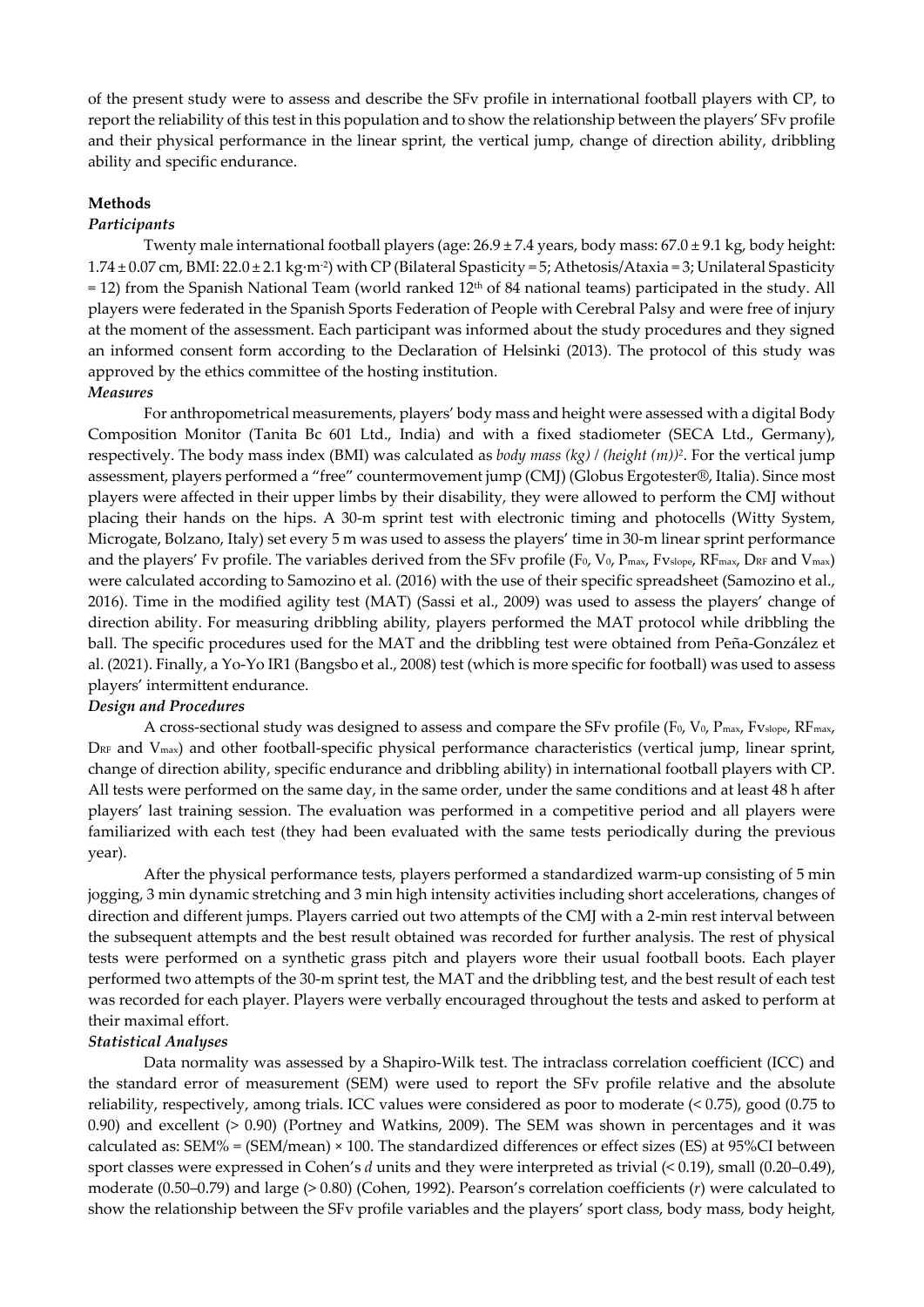BMI, as well as 30-m sprint, CMJ, MAT, dribbling test and Yo-Yo IR1 performance. Pearson's correlation coefficients were interpreted as trivial (*r* < 0.09), small (*r* = 0.10–0.29), moderate (*r* = 0.30–0.49), high (*r* = 0.50– 0.69), very high (*r* = 0.70–0.89) and almost perfect (*r* > 0.90) (Hopkins et al., 2009). A stepwise regression analysis, in which all variables from the SFv profile were introduced as possible predictors, was carried out. The stepwise regression analysis showed, without collinearity biases, the best SFv variables that predicted each physical performance test. All calculations were performed using Microsoft Excel (Microsoft, Seattle, Washington, USA) and SPSS Statistics® (Statistical Package for the Social Sciences, Version 27.0), and the level of significance was set at *p* < .05.

# **Results**

# *SFv profile reliability*

The estimated measure of the theoretical players' maximal capability to produce horizontal force and velocity (F<sub>0</sub> and V<sub>0</sub>) presented good to excellent reliability (ICC = 0.79 and 0.96; SEM = 7.68 and 2.37%, respectively). RF<sub>max</sub> and V<sub>max</sub> presented excellent reliability values (ICC = 0.99 and 0.97; SEM= 0.89 and 1.94%, respectively), while the rest of the SFv profile variables (Pmax, Fvslope, and DRF) presented good reliability values  $(ICC = 0.88, 0.77, and 0.77; SEM = 6.89, 8.67, and 8.88%, respectively).$ 

# *Relationship between SFv profile and physical performance*

Descriptive data (mean ± standard deviation) for each sport class and the total sample, including the SFv profile and the rest of physical performance variables are shown in Table 1. In addition, although it was not possible to perform statistical analyses in each sport class due to the small sample size, the ES was presented in Table 2, to show the standardized differences among sport classes.

Pearson's correlation analysis showed positive high and very high correlations between the SFv profile and the players' sport class ( $r = 0.53 - 0.75$ , and  $p = .023 - < .001$ ) except for FV<sub>slope</sub> and D<sub>RF</sub> ( $r = -0.21$ ,  $p =$ .383 and *r* = -0.13, *p* = .585, respectively) (Table 2). The SFv profile showed non-significant trivial to moderate correlations to anthropometric features (players' body mass, height and BMI) (*r* = 0.02 – 0.32, *p* < .05). The SFv profile correlated positively with high to almost perfect values to the rest of physical performance variables (the 30-m sprint, the CMJ, the MAT, the dribbling test and the Yo-Yo IR1), except  $D_{RF}$  for all physical performance tests and FVSlope for the CMJ and the Yo-Yo IR1. Linear regression analyses showed that the main factor to predict CP players' physical performance was  $RF_{\text{max}}$  with great adjustments ( $R^2$  = 0.59 to 0.99) except for the CMJ. Pmax and Vmax were also included in some models of the analyses.

#### **Discussion**

The present study aimed to describe the SFv profile in international CP football players and to show its validity by comparing it to the players' performance in linear sprint, vertical jump, change of direction, dribbling and specific endurance tests. To the authors' knowledge, this is the first study that examines the SFv profile in CP football players, and the main findings revealed high positive correlations between SFv variables (F0, V0, Pmax, RFmax, and Vmax) and players' performance in the 30-m sprint, CMJ, MAT, dribbling and Yo-Yo IR1 tests. In addition, RFmax seemed to be the main predictor variable from the SFv profile of players' physical performance in the linear sprint, change of direction, dribbling and endurance tests. This study also showed good to excellent reliability for all the variables from the SFv profile (ICCs from 0.77 to 0.99) with low standard error in the measurement (SEMs from 0.86 to 0.89%). These reliability values are similar to those found in previous literature for other physical performance tests in CP football as the modified agility test (ICC =  $0.82$  -0.91; SEM = 5.84 - 5.75%) and the dribbling test (ICC = 0.85 - 0.92; SEM = 6.30 - 4.66%) (Peña-González et al., 2020; Reina et al., 2017). These results reveal that the SFv profile is a reliable tool that may be used with CP football players.

CP football, as regular football, is an intermittent team sport in which players' high physical performance is determined by their capability to perform short and high-intensity activities such as sprinting, jumping and changing direction, among others (Stølen et al., 2005). Table 1 shows the SFv profile and other physical performance variables (mean and standard deviation) of international CP football players according to their sport class and for the total sample. As it was expected, these data suggest that CP footballers with lower impairment (i.e., FT3) were able to obtain higher values in the SFv profile variables, linear sprint, vertical jump, change of direction, dribbling and specific endurance tests than players with greater impairment (i.e., FT1). In spite of not including a statistical analysis to show differences between sport classes, main standardized differences can be observed between FT1 and FT2 (Table 2) for all variables and these differences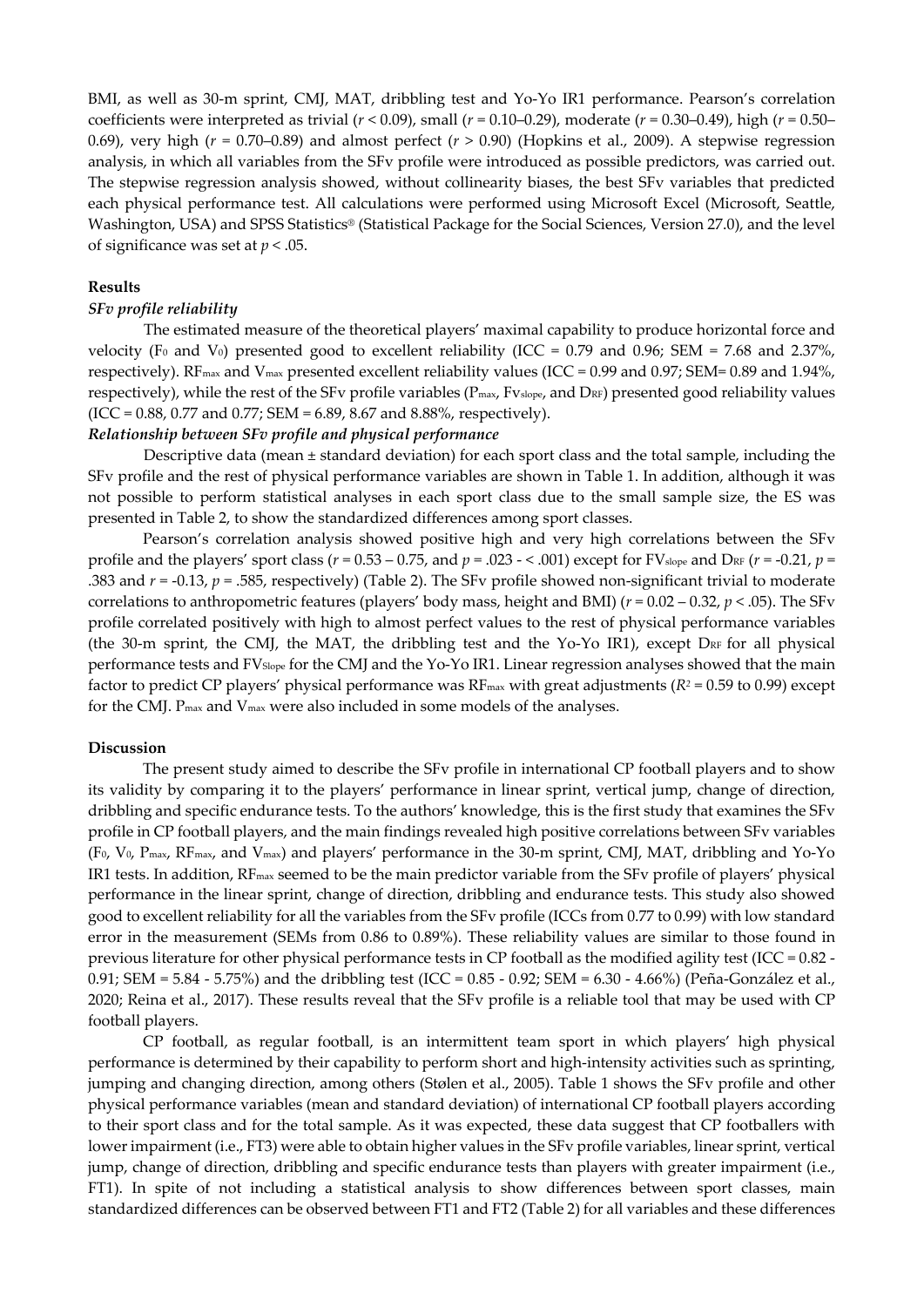are reduced between FT2 and FT3. Similarly, Peña-González et al. (2020) observed that FT1 players presented statistically lower performance in change of direction and dribbling tests than FT2 and FT3 players, without statistical differences between these last two sport classes. However, such an interpretation from this study should be taken with caution and it is necessary for future research to show whether these differences are significant between sport classes or not.

The Pearson's correlation analysis revealed a positive and significant relationship between the players' sport class and their SFv profile, except for the FV<sub>slope</sub> and D<sub>RF</sub> variables. Players with a lower impairment profile (i.e., FT3) seemed to be able to produce higher theoretical maximal horizontal force (F<sub>0</sub>), reach higher theoretical maximal velocity  $(V_0)$  and higher theoretical maximal power output during the acceleration phase  $(P_{\text{max}})$ , obtain a higher maximal ratio of horizontal force  $(RF_{\text{max}})$  and higher maximal velocity during the sprint (Vmax) than their peers with higher impairment (i.e., FT1). All these variables from the SFv profile also correlated to the rest of physical performance tests (time during the 30-m sprint, the CMJ, the MAT, the dribbling test and the Yo-Yo IR1). This suggests that players who are able to produce higher levels of  $F_0$ ,  $V_0$ , Pmax, RFmax and Vmax are also able to reach higher values of sprint, vertical jump, change of direction, dribbling and endurance performance than players with lower values in the SFv variables.

More interestingly, players' performance in the linear sprint, change of direction, dribbling and specific endurance tests may be explained by their effectiveness when applying horizontal force during the acceleration phase. RF<sub>max</sub> is the direct measurement of the proportion of the total force production which is directed in the forward direction of motion at the beginning of the sprint (Morin and Samozino, 2016). This RFmax was the included variable by the stepwise regression analysis to explain players' performance in the 30 m sprint, MAT, dribbling and Yo-Yo IR1 tests. This indicates the importance of the horizontal force application in the acceleration phase in these physical tests as well as in CP football, in which players perform an average of 1.06 moderate  $(1.0 - 2.78 \text{ m} \cdot \text{s}^{-1})$  and 0.07 high (> 2.7 m·s<sup>-1</sup>) accelerations, and between 0.9 and 0.13 high intensity changes of direction per minute in a match (Yanci et al., 2018). In the same way, Jimenez-Reyes et al. (2020) observed that RFmax was one of the SFv profile variables that professional football players (without CP) improved during a season, and these changes correlated to 10-m sprint performance. Our results are also in line with Morin and Samozino (2016) who presented an example of two players with similar SFv profiles and identical time in a linear sprint and horizontal power output production, in which RF<sub>max</sub> and the decrease in this ratio of force application in the horizontal vector  $(D_{RF})$  are two crucial variables for coaches and conditioning trainers, as they provide information about the specific and individual needs of each player (Morin and Samozino, 2016). However, in the present study D<sub>RF</sub> did not correlate, and it was not a predictor of any physical performance test, suggesting that the initial application of force in the horizontal vector is more important than the decrease in this ratio of force for performance in these tests and performance in a match, given the short distances covered by CP footballers (an average of 12.0 m at between 13.0 and 18.0 km·h-1, and 3.27 m at > 18.0 km·h-1) (Yanci et al., 2018).

The SFv profile seems to be an efficient (easy to carry out and simple for athletes) test to assess international CP football players as it is related to players' physical performance and it provides information about the mechanical characteristics of players in the sprint, showing the players' strengths and weaknesses and allowing coaches and conditioning trainers to individualize the training programs. Nevertheless, this study presents some limitations that should be considered for the interpretation of the results and for future research. The SFv profile has been shown according to the CP football players' sport class, but the low sample size in some classes and the asymmetry in the sample size between sport classes did not allow statistical comparison between groups. In future research, it would be interesting to study the differences in the SFv profile between international CP football players according to their sport class, their impairment profile and their field position.

Sprint performance is one of the most important features in CP football, and players' performance in the linear sprint is commonly assessed by coaches and physical trainers to have information about their players' physical performance. Thus, the SFv profile can be used to test CP football players as it is valid, reliable, easy to carry out and time efficient. The SFv profile provides meaningful information about players' sprint characteristics (e.g., maximal force and power applied to move forward, the ability to maintain this force and power production at high velocities). With this information, it is possible to individualize the players' training program to impact their specific needs, allowing individual responses to training, maximizing improvements and reducing players' weaknesses in sprint performance. **Conclusions**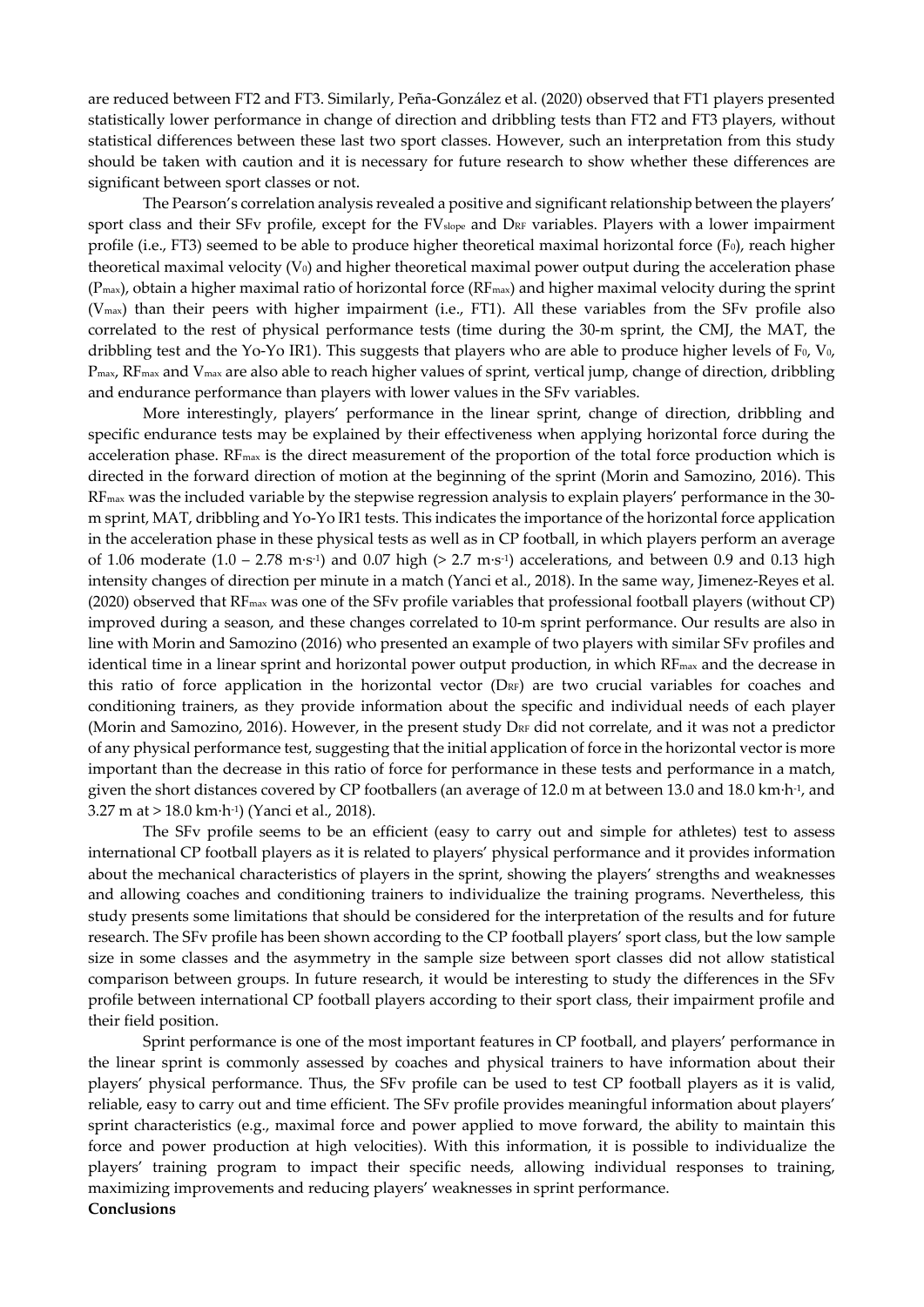This study describes the Sprint Force-velocity (SFv) profile according to the CP football sport classes. The analysis revealed high reliability for all the SFv profile variables and Pearson's correlation coefficients showed a significant relationship between the SFv profile, the CP football players' sport class and their physical performance in vertical jump, change of direction, dribbling and intermittent endurance tests. In addition, players' maximal ability to produce force in the horizontal vector  $(RF_{max})$  was the main variable from the SFv profile that predicted players' performance in other physical performance tests. These findings could be interesting for CP football practitioners, coaches and physical trainers as they will allow them to assess the strengths and weaknesses in sprint performance and individualize the training stimulus to the optimization of sprint performance.

# **References**

- Bangsbo, J., Iaia, F. M., & Krustrup, P. (2008). The Yo-Yo Intermittent Recovery Test. *Sports Medicine*, *38*(1), 37– 51. https://doi.org/10.2165/00007256-200838010-00004
- Cans, C. (2000). Surveillance of cerebral palsy in Europe: A collaboration of cerebral palsy surveys and registers. *Developmental Medicine and Child Neurology*, *42*(12), 816–824. https://doi.org/10.1017/S0012162200001511
- Cohen, J. (1992). A power primer. *Psychological Bulletin*, *112*(1), 155–159. http://www.ncbi.nlm.nih.gov/pubmed/19565683
- Daniel, L. F., Reina, R., Gorla, J. I., Bastos, T., & Roldan, A. (2020). Validity and reliability of a test battery to assess change of directions with ball dribbling in para-footballers with cerebral palsy. In *Brain Sciences* (Vol. 10, Issue 2). MDPI AG. https://doi.org/10.3390/brainsci10020074
- Faude, O., Koch, T., & Meyer, T. (2012). Straight sprinting is the most frequent action in goal situations in professional football. *Journal of Sports Sciences*, *30*(7), 625–631. https://doi.org/10.1080/02640414.2012.665940
- Hopkins, W. G., Marshall, S. W., Batterham, A. M., & Hanin, J. (2009). Progressive statistics for studies in sports medicine and exercise science. *Medicine and Science in Sports and Exercise*, *41*(1), 3–12. https://doi.org/10.1249/MSS.0b013e31818cb278
- Jiménez-Reyes, P., Garcia-Ramos, A., Párraga-Montilla, J. A., Morcillo-Losa, J. A., Cuadrado-Peñafiel, V., Castaño-Zambudio, A., Samozino, P., & Morin, J.-B. (2020). Seasonal Changes in the Sprint Acceleration Force-Velocity Profile of Elite Male Soccer Players. *Journal of Strength and Conditioning Research*, *Ahead of print*. https://doi.org/10.1519/jsc.0000000000003513
- Marcote-Pequeño, R., García-Ramos, A., Cuadrado-Peñafiel, V., González-Hernández, J. M., Gómez, M. Á., & Jiménez-Reyes, P. (2019). Association between the force–velocity profile and performance variables obtained in jumping and sprinting in elite female soccer players. *International Journal of Sports Physiology and Performance*, *14*(2), 209–215. https://doi.org/10.1123/ijspp.2018-0233
- Mendiguchia, J., Samozino, P., Martinez-Ruiz, E., Brughelli, M., Schmikli, S., Morin, J. B., & Mendez-Villanueva, A. (2014). Progression of mechanical properties during on-field sprint running after returning to sports from a hamstring muscle injury in soccer players. *International Journal of Sports Medicine*, *35*(8), 690–695. https://doi.org/10.1055/s-0033-1363192
- Morin, J. B., & Samozino, P. (2016). Interpreting power-force-velocity profiles for individualized and specific training. In *International Journal of Sports Physiology and Performance* (Vol. 11, Issue 2, pp. 267–272). Human Kinetics Publishers Inc. https://doi.org/10.1123/ijspp.2015-0638
- Pastor, D., Campayo-Piernas, M., Pastor, J. T., & Reina, R. (2019). A mathematical model for decision-making in the classification of para-footballers with different severity of coordination impairments. *Journal of Sports Sciences*, *37*(12), 1403–1410. https://doi.org/10.1080/02640414.2018.1560617
- Peña-González, I., Roldan, A., Toledo, C., Urbán, T., & Reina, R. (2020). Change-of-Direction Ability of Para-Footballers With Cerebral Palsy Under a New Evidence-Based and Sport-Specific Classification System. *International Journal of Sports Physiology and Performance*, *1*(aop), 1–6. https://doi.org/10.1123/ijspp.2019- 0656
- Peña-González, I., Sarabia, J. M., Roldan, A., Manresa, A., & Moya-Ramón, M. (2021). Physical performance differences between Spanish selected and non-selected para-footballers with cerebral palsy for the national team. *International Journal of Sports Physiology and Performance*, *Ahead of p*, 1–8.
- Portney, L. G., & Watkins, M. P. (2009). *Foundations of clinical research : applications to practice*. Pearson/Prentice Hall.
- Reina, R., Iturricastillo, A., Castillo, D., Urbán, T., & Yanci, J. (2020). Activity limitation and match load in para-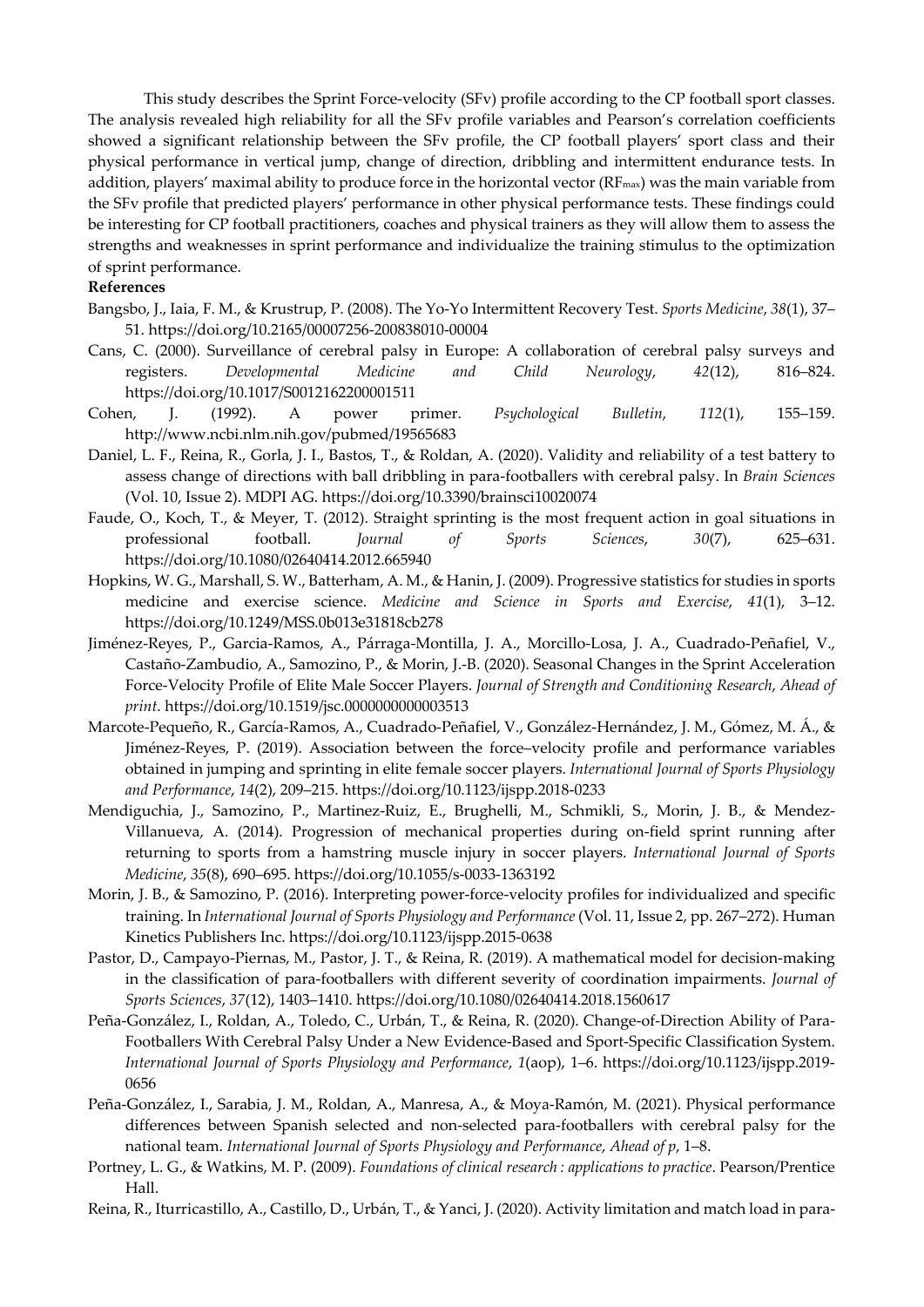footballers with cerebral palsy: An approach for evidence-based classification. *Scandinavian Journal of Medicine and Science in Sports*, *30*(3), 496–504. https://doi.org/10.1111/sms.13583

- Reina, R., Iturricastillo, A., Sabido, R., Campayo-Piernas, M., & Yanci, J. (2018). Vertical and horizontal jump capacity in international cerebral palsy football players. *International Journal of Sports Physiology and Performance*, *13*(5), 597–603. https://doi.org/10.1123/ijspp.2017-0321
- Reina, R., Sarabia, J. M., Caballero, C., & Yanci, J. (2017). How does the ball influence the performance of change of direction and sprint tests in para-footballers with brain impairments? Implications for evidence-based classification in CP-Football. *PLoS ONE*, *12*(11), 1–16. https://doi.org/10.1371/journal.pone.0187237
- Reina, R., Sarabia, J. M., Yanci, J., García-Vaquero, M. P., & Campayo-Piernas, M. (2016). Change of direction ability performance in cerebral palsy football players according to functional profiles. *Frontiers in Physiology*, *6*(JAN), 409. https://doi.org/10.3389/fphys.2015.00409
- Samozino, P., Rabita, G., Dorel, S., Slawinski, J., Peyrot, N., Saez de Villarreal, E., & Morin, J.-B. (2016). A simple method for measuring power, force, velocity properties, and mechanical effectiveness in sprint running. *Scandinavian Journal of Medicine and Science in Sports*, *26*(6), 648–658. https://doi.org/10.1111/sms.12490
- Sassi, R. H., Dardouri, W., Yahmed, M. H., Gmada, N., Mahfoudhi, M. E., & Gharbi, Z. (2009). Relative and Absolute Reliability of a Modified Agility T-test and Its Relationship With Vertical Jump and Straight Sprint. *Journal of Strength and Conditioning Research*, *23*(6), 1644–1651. https://doi.org/10.1519/JSC.0b013e3181b425d2
- Stølen, T., Chamari, K., Castagna, C., & Wisløff, U. (2005). Physiology of Soccer. *Sports Medicine*, *35*(6), 501– 536. https://doi.org/10.2165/00007256-200535060-00004
- Tufekcioglu E. (2020). The effects of Watsu therapy on autonomic cardiovascular modulation and flexibility of children with cerebral palsy. *Baltic Journal of Health and Physical Activity*, 12(4), 21-32. https://doi.org/10.29359/BJHPA.12.4.03
- Yanci, J., Castagna, C., Los Arcos, A., Santalla, A., Grande, I., Figueroa, J., & Camara, J. (2016). Muscle strength and anaerobic performance in football players with cerebral palsy. *Disability and Health Journal*, *9*(2), 313– 319. https://doi.org/10.1016/j.dhjo.2015.11.003
- Yanci, J., Castillo, D., Iturricastillo, A., & Reina, R. (2019). Evaluation of the Official Match External Load in Soccer Players With Cerebral Palsy. *Journal of Strength and Conditioning Research*, *33*(3), 866–873. https://doi.org/10.1519/JSC.0000000000002085
- Yanci, J., Castillo, D., Iturricastillo, A., Urbán, T., & Reina, R. (2018). External match loads of footballers with cerebral palsy: A comparison among sport classes. *International Journal of Sports Physiology and Performance*, *13*(5), 590–596. https://doi.org/10.1123/ijspp.2017-0042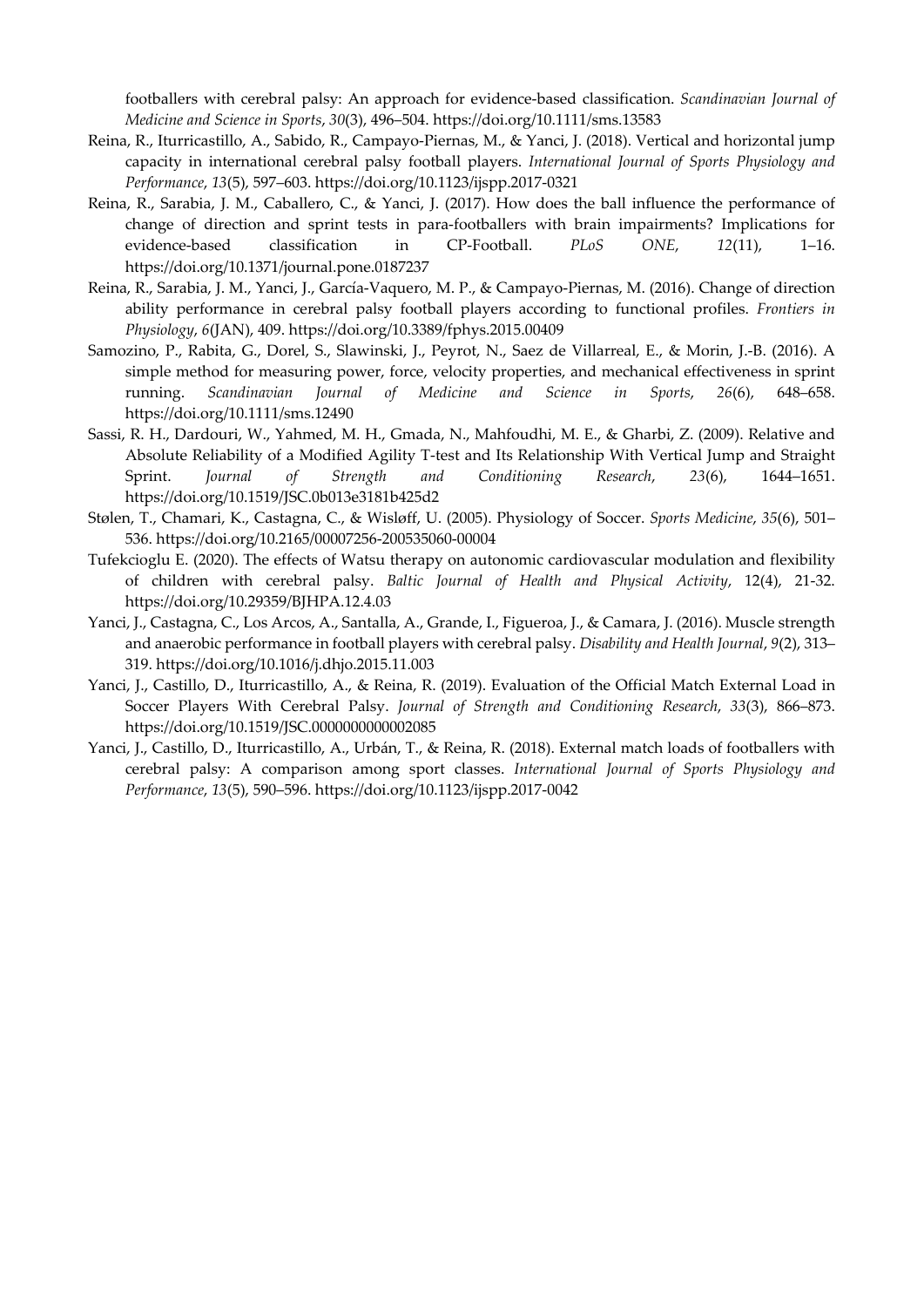|                                                         | FT1      |           | FT <sub>2</sub> |        | FT3      |           | Total sample |        |
|---------------------------------------------------------|----------|-----------|-----------------|--------|----------|-----------|--------------|--------|
|                                                         | М        | <b>SD</b> | М               | SD     | М        | <b>SD</b> | М            | SD     |
| Sprint Fv profile                                       |          |           |                 |        |          |           |              |        |
| $F_0(N \cdot kg^{-1})$                                  | 10.23    | 2.13      | 13.58           | 1.71   | 14.77    | 1.47      | 12.86        | 2.34   |
| $V_0(m·s-1)$                                            | 5.96     | 0.30      | 7.43            | 0.35   | 7.34     | 0.03      | 7.05         | 0.72   |
| $P_{\text{max}}(W \cdot \text{kg-1})$                   | 15.36    | 3.90      | 25.24           | 3.64   | 27.12    | 2.80      | 22.95        | 5.70   |
| $FV$ Slope (N·s·m-                                      | $-1.71$  | 0.29      | $-1.83$         | 0.22   | $-2.01$  | 0.19      | $-1.82$      | 0.24   |
| $1 \cdot \text{kg}^{-1}$                                |          |           |                 |        |          |           |              |        |
| $RF_{\text{max}}$ (%)                                   | 39.45    | 2.46      | 47.60           | 1.64   | 47.52    | 0.12      | 45.56        | 4.01   |
| $D_{RF}$ $\left(\% \right)$                             | $-16.40$ | 2.68      | $-17.05$        | 2.11   | $-18.76$ | 1.80      | $-17.06$     | 2.22   |
| $V_{\text{max}}\left(\text{m}\cdot\text{s}^{-1}\right)$ | 5.85     | 0.31      | 7.27            | 0.34   | 7.20     | 0.04      | 6.91         | 0.69   |
| Physical performance variables                          |          |           |                 |        |          |           |              |        |
| $30-m$ sprint (s)                                       | 5.71     | 0.35      | 4.65            | 0.20   | 4.65     | 0.06      | 4.92         | 0.52   |
| $CMJ$ (cm)                                              | 24.58    | 5.13      | 34.19           | 4.17   | 35.30    | 11.46     | 31.64        | 6.68   |
| MAT(s)                                                  | 7.49     | 0.41      | 6.14            | 0.34   | 5.76     | 0.13      | 6.44         | 0.72   |
| Dribbling (s)                                           | 14.20    | 4.52      | 9.40            | 1.06   | 8.21     | 0.53      | 10.48        | 3.16   |
| Yo-Yo IR1 $(m)$                                         | 344.00   | 125.22    | 1073.85         | 209.66 | 1540.00  | 28.28     | 938.00       | 418.01 |

Table 1. Descriptive data for the Sprint Fv profile and other physical performance variables according to the sport class and the total sample.

M: mean; SD: standard deviation; F<sub>0</sub>: theoretical maximal force production; V<sub>0</sub>: theoretical maximal running velocity; P<sub>max</sub>: theoretical maximal mechanical power in the horizontal direction; FV<sub>Slope</sub>: force-velocity slope; RF<sub>max</sub>: maximal value of the ratio of horizontal force; DRF: decrease in the ratio of horizontal force; Vmax: maximal velocity; CMJ: countermovement jump; MAT: modified agility test.

|                                | FT1 vs. FT2                   | FT1 vs. FT3                   | FT2 vs. FT3                 |  |  |  |  |
|--------------------------------|-------------------------------|-------------------------------|-----------------------------|--|--|--|--|
| Sprint Fv profile              |                               |                               |                             |  |  |  |  |
| F <sub>0</sub>                 | $-1,75$ ( $-2.93$ ; $-0.57$ ) | $-1,89$ ( $-3.81;0.02$ )      | $-0,66$ $(-2.17; 0.85)$     |  |  |  |  |
| $V_0$                          | $-4,14$ $(-5.84; -2.44)$      | $-4,32$ ( $-7.11$ ; $-1.52$ ) | $0,25$ ( $-1.24$ ; 1.74)    |  |  |  |  |
| $P_{\text{max}}$               | $-2,54$ $(-3.86; -1.21)$      | $-2,67$ ( $-4.82$ ; $-0.51$ ) | $-0.49$ $(-1.99; 1.01)$     |  |  |  |  |
| FV <sub>Slope</sub>            | $0,48$ ( $-0.57$ ; 1.52)      | $0,92$ ( $-0.79$ ; 2.63)      | $0,78$ ( $-0.74$ ; 2.29)    |  |  |  |  |
| $RF_{max}$                     | $-4,13$ $(-5.83; -2.43)$      | $-3,08$ $(-5.38; -0.78)$      | $0,05$ ( $-1.44; 1.54$ )    |  |  |  |  |
| $D_{RF}$                       | $0,27$ ( $-0.76$ ; 1.31)      | $0,78$ ( $-0.91$ ; 2.48)      | $0,77$ ( $-0.74$ ; 2.28)    |  |  |  |  |
| $V_{\rm max}$                  | $-4,06$ $(-5.74; -2.38)$      | $-4,09$ ( $-6.78$ ; $-1.39$ ) | $0,20$ (-1.29; 1.69)        |  |  |  |  |
| Physical performance variables |                               |                               |                             |  |  |  |  |
| 30-m sprint                    | 4,10(2.41; 5.79)              | $2,84$ (0.62; 5.05)           | $0,00$ ( $-1.49$ ; $1.49$ ) |  |  |  |  |
| <b>CMI</b>                     | $-2,07$ $(-3.30; -0.83)$      | $-1,31$ $(-3.09; 0.47)$       | $-0,20$ $(-1.69; 1.29)$     |  |  |  |  |
| <b>MAT</b>                     | $3,58$ (2.02; 5.14)           | 3,92 (1.29; 6.54)             | $1,09$ ( $-0.45$ ; 2.63)    |  |  |  |  |
| <b>Dribbling</b>               | $1,87$ (0.67; 3.07)           | $1,24$ ( $-0.52$ ; 3.01)      | $1,08$ ( $-0.45$ ; 2.63)    |  |  |  |  |
| Yo-Yo IR1                      | $-3,62$ ( $-5.19$ ; $-2.05$ ) | $-8,92$ ( $-13.87; -3.97$ )   | $-2,18$ $(-3.86; -0.50)$    |  |  |  |  |

Table 2. Effect sizes (95%CI) for the Sprint Fv profile and the rest of physical performance variables between the different sport classes.

F<sub>0</sub>: theoretical maximal force production; V<sub>0</sub>: theoretical maximal running velocity; P<sub>max</sub>: theoretical maximal mechanical power in the horizontal direction; FV<sub>Slope</sub>: force-velocity slope; RF<sub>max</sub>: maximal value of the ratio of horizontal force; DRF: decrease in the ratio of horizontal force; V<sub>max</sub>: maximal velocity; CMJ: countermovement jump; MAT: modified agility test.